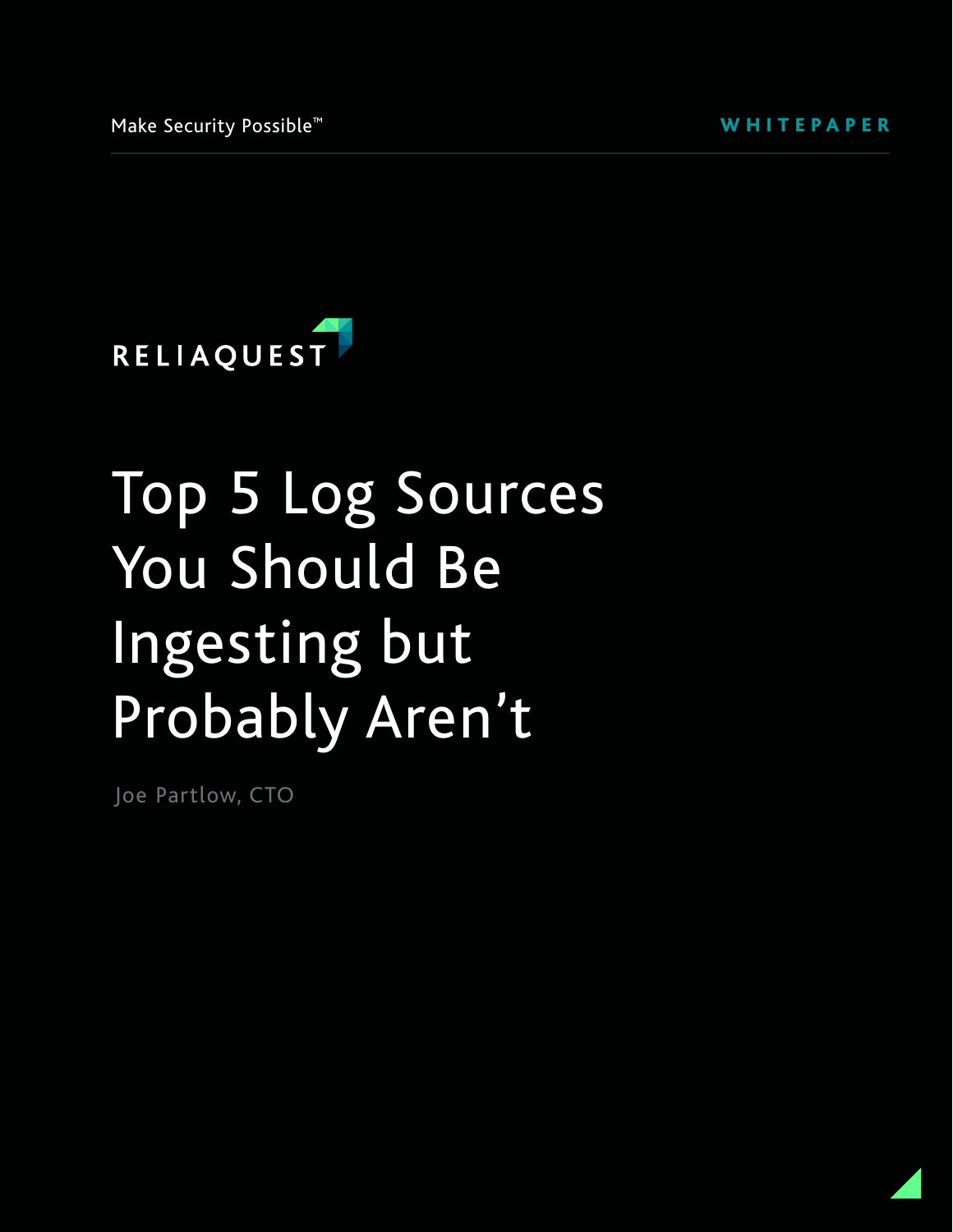# **Best Practices for Ingesting & Monitoring a High Volume of Custom Log Sources**

*Logging Tips That Save Money and Enhance Security*

**Logging and monitoring all relevant events from across the IT environment has ups and downs — some common log sources are fairly easily ingested and parsed, while others are difficult to manage at scale, creating visibility challenges.** 

Logs from servers, firewalls, Active Directory, intrusion detection systems (IDS) and endpoint tools are usually the easiest to get and first ingested. Many other sources are invaluable for incident response (IR), but rarely ingested because of the level of effort involved.

To maximize benefits of logging efforts, enterprise organizations must evaluate and adapt existing processes to fit current needs and threats, and consider logging additional — often overlooked — sources that could provide a huge benefit for IR and HUNT exercises. This document details these key activities and identifies their threats to assist IT leaders in maximizing logging and monitoring return on investment (ROI), but is by no means an exhaustive list of all recommended logging activities.

# **Assessing and Improving Current Log Activities**

When planning which log sources to bring into the security information and event management (SIEM) system or other security tool for analysis, always consider the level of effort involved. Many common log sources, such as syslog or Windows events, are relatively straightforward and have many supported ingestion options bundled into the security tool. However, custom or uncommon log sources often present challenges for accessing actionable data.

**The first challenge is the problem of log source volume.** 

The first challenge is the problem of log source volume. Since many of the tools have architectural considerations and pricing associated with the volume of data ingested, start by figuring out what data you actually need to bring in and how to get it.

In the past, IT professionals and tools handled much less data, so they could point everything to a logging and monitoring platform that alerts on actionable data. Today, security and analytics teams deal with many more data sources and massive event volumes, which makes the old

method both ineffective and impractical. Best practice now suggests reviewing the log source events, performing extensive filtering to ingest only the actionable events, and archiving the non-actionable events to long-term storage solutions.

When ingesting events from custom log sources, make sure to parse out potentially non-standard fields in the record layout. In-house or custom applications developed recently often create logs in a standard format such as JavaScript Object Notation (JSON) or Syslog. However, many older legacy applications have highly specialized, multi-line or obscure formats that need difficult regex expressions to parse. If working with an application log whose program was not developed in house, it may be difficult to have third-party developers change the format or add additional fields to the log message because it may not be included in the statement of work or could incur additional development costs.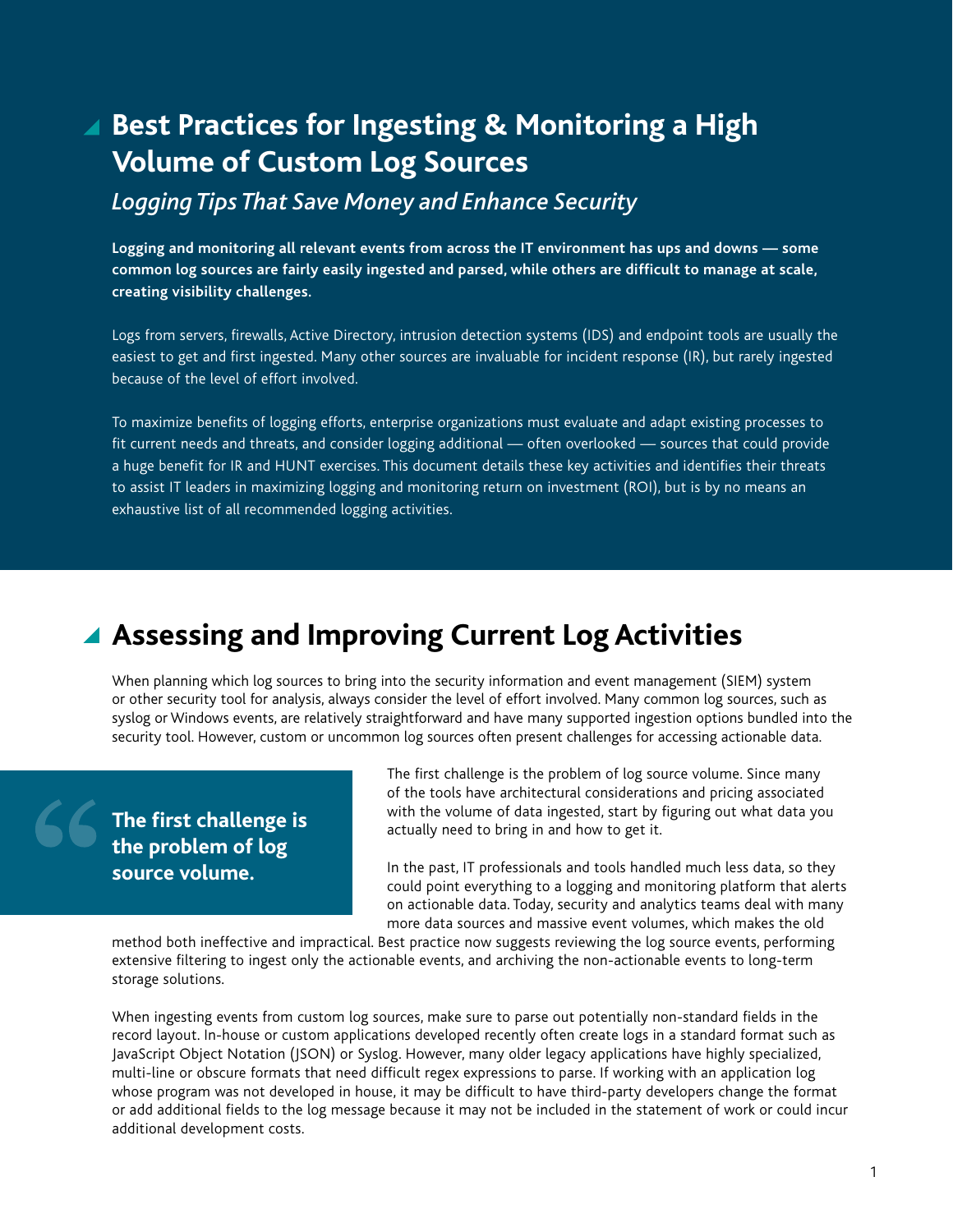# **Top 5 Log Sources You Should be Ingesting but Probably Aren't**

The prioritization of which often-overlooked log sources to ingest depends on many factors, so we've listed the below items alphabetically, rather than ranking in order of importance. As a leading IT security provider, ReliaQuest works with enterprise organizations to develop and prioritize these and other processes to ensure consistent security, recognizing there is no effective one-size-fits-all approach.

### **1. CLOUD PLATFORM LOGS**

More and more enterprises are turning to cloud providers such as Amazon Web Services (AWS), Microsoft Azure and Google Cloud Platform (GCP), or cloud services provided by Salesforce, Dropbox or Office 365 to house their data and applications. Unfortunately, many of these cloud platforms do not have consistent logging formats and require different parsers or methods of logging the events from the various applications contained on the platform.

Building these parsers to scale to the number of events is a challenge for most security and analytics teams — but much like web applications, effectively pre-filtering the data before ingesting will prevent overwhelming your SIEM or logging tool by only handling the actionable events.

**CASB solutions are essential for incident response and forensic investigations since monitoring and alerting on unauthorized access to cloud services is often critical to detecting potential insider threats.**

While typically not an all-encompassing enterprise platform, Cloud Application Security Broker (CASB) solutions provide granular auditing capabilities at the application or service level and need to have the same logging and monitoring considerations as the full cloud platforms. CASB solutions are essential for incident response and forensic investigations since monitoring and alerting on unauthorized access to cloud services is often critical to detecting potential insider threats.

Important items to watch to ensure visibility for cloud services and platforms are:

Administrative log ins to console portals Remote user access and actions to sensitive data folders or storage buckets Underlying cloud infrastructure changes such as instance creation/deletion or routing/access changes Platform user or role permission changes Unauthorized cloud application usage, i.e. Dropbox or file-sharing sites Office 365 users emailing attachments to external email providers Cloud-based DLP application alerts for sensitive content or files containing personally identifiable information (PII)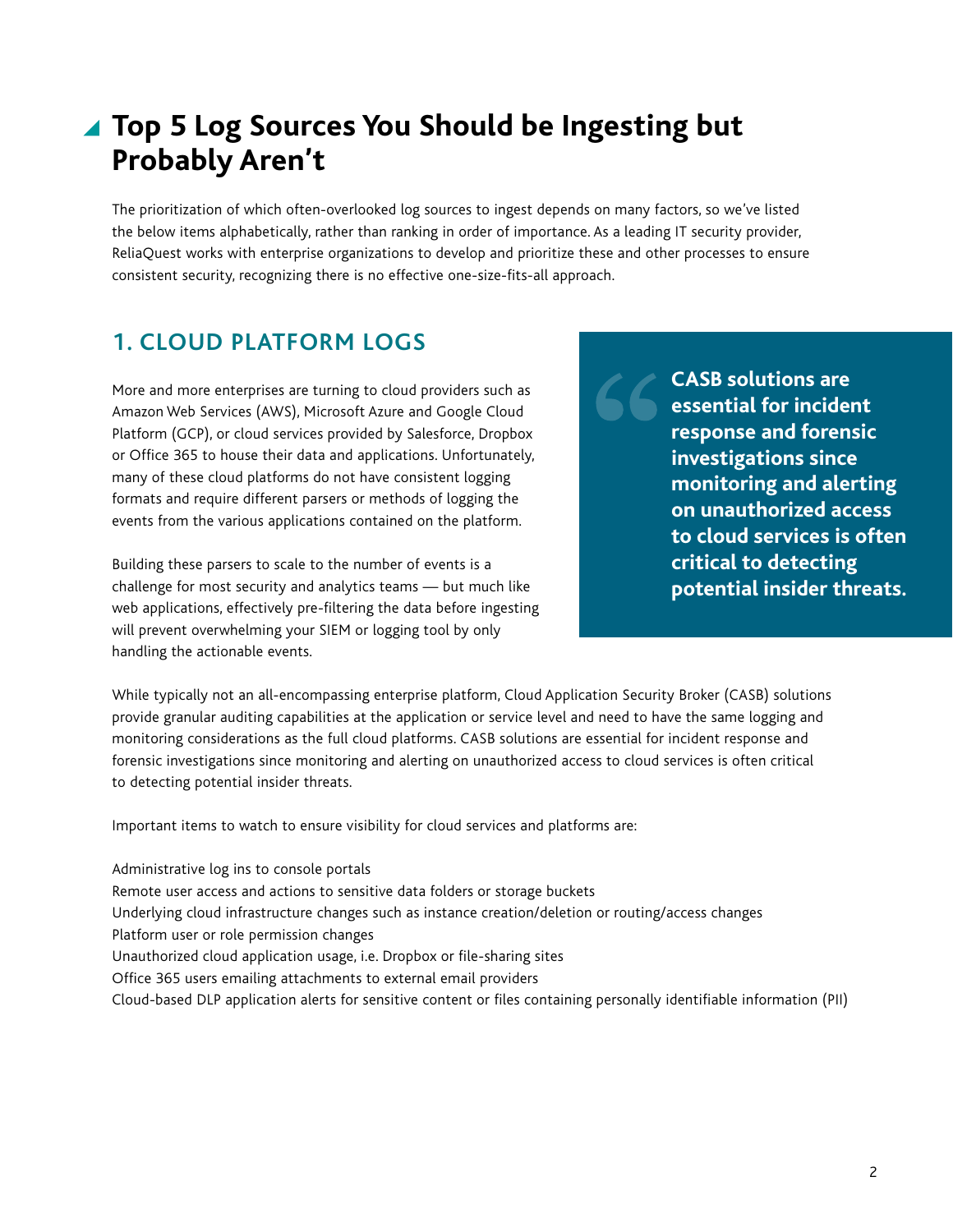### **2. DATABASE LOGS**

Database auditing and logging poses a challenge for most enterprises, as database administrators often avoid enabling any feature that could potentially affect server performance—rightfully so—and enabled auditing typically results in adverse performance.

Auditing individual databases and tables is also very difficult given the large number of database servers present in a normal enterprise environment. Security teams may also struggle to gain access and visibility into operations occurring in databases created by third parties that may have placed restrictions on viewing the data or table structures.

#### **For sufficient visibility into these databases without enabling auditing functions on the database tables, consider one of the following options:**

**1.** If Database Activity Monitoring (DAM) is present, ingest and correlate built-in rules and alerts into the SIEM, since it performs many of the same restrictive functions as a firewall or web application firewall (WAF).

#### **OR**

**2.** Create stored procedures that watch for specific actions. For example, build a script that watches for unencrypted PII stored in a field every 30 minutes, and write an event log with the record ID, date and time of the violating record entry to trigger an alert. These scripts are usually very low impact and can look for very specific scenarios, unlike the all-or-nothing approach for table auditing.

#### **Important scenarios to watch for with any collection method include:**

- System Administrator (SA) other administrative log ins
- Connections from unauthorized hosts and users (servers typically are only accessed by specific service accounts and not directly by users)
- Authorization failures
- Built-in scripts or functions that perform or enable direct Operating System actions
- Unauthorized server startup/shutdown commands
- DDL, DML, or DCL schema operations
- Queries returning or modifying abnormally large numbers of records
- Unauthorized commands such as **INSERT, UPDATE or DELETE** into lookup or administrative tables

### **3. DOMAIN NAME SYSTEM (DNS) LOGS**

Logs from DNS servers provide a wealth of information about what sites users visit and show if any malicious applications reach out to command and control sites.

DNS has also been successfully used as a tunneling protocol for exfiltrating data since firewalls typically allow it out. These logs are challenging because of the volume of data, the traditionally difficult way to export them, and their multi-line format.

Consider using Microsoft's new Analytical Event Logging method, which uses a more standard logging format, instead of the old method of turning on debugging and importing the flat file. The new Analytical logs have major performance gains over the debug method, and the events are stored in the common Windows Event Log format.

**DNS has also been successfully used as a tunneling protocol for exfiltrating data since firewalls typically allow it out.**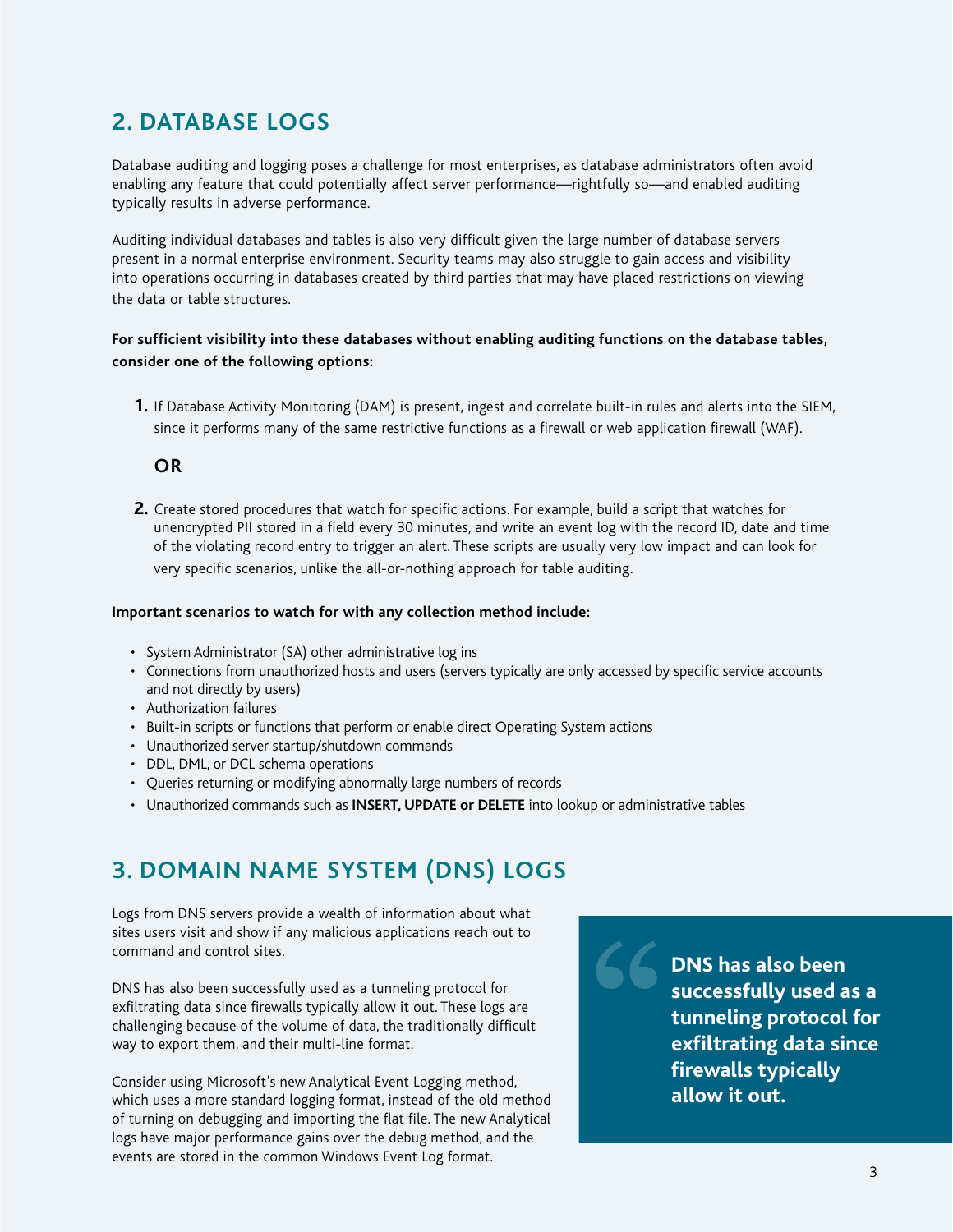#### **Useful events to watch from a security standpoint include:**

- DNS queries made using transmission control protocol (TCP) rather than the common user datagram protocol (UDP)
- Any non-standard record types such as TXT, or responses that contain large amounts of nonsense characters
- DNS queries either to non-standard ports other than port 53, or requests at strange times when a typical user would not be browsing
- Requests from Internal RFC 1918 IP addresses not on the company domain
- Zone transfers to unauthorized DNS servers
- Requests to uncommon country extensions such as .ru (Russia) or .cn (China), especially if you do not conduct business in those countries
- Substantial amounts of lookup failures
- Long or random hostname queries sent to the same or small set of domain addresses
- Requests for unique hostnames that aren't commonly requested (i.e. other than the Top Alexa list) or that are very young from a registration standpoint

### **4. PHYSICAL SECURITY LOGS**

Obtaining event logs from physical security applications such as camera systems, biometric/card access readers, or alarm systems is extremely valuable for cases involving insider threat. Combining these events with other evidence correlated from servers, workstations, firewalls, VPN or remote access devices is essential to demonstrate a person's presence at the time of violation or whether their credentials were stolen.

One of the biggest challenges in obtaining these types of logs is the separation between the physical security team and IT security team. These two teams rarely work together because enterprises often outsource physical security personnel monitoring these systems, and most access control systems are on a closed legacy system.

**However, it's not impossible to ingest logs from these systems and efforts should focus on the following types of events:**

**One of the biggest challenges in obtaining these types of logs is the separation between the physical security team and IT security team.** 

- •Remote log in with corresponding badge entries
- •Unauthorized physical access to remote, unmanned facilities
- •Audit of authorized employees accessing potentially unauthorized areas of the company
- •Excessive biometric or card failures
- •Visitor/contractor access to unauthorized areas
- •After-hours alarm triggers or excessive open-door time alerts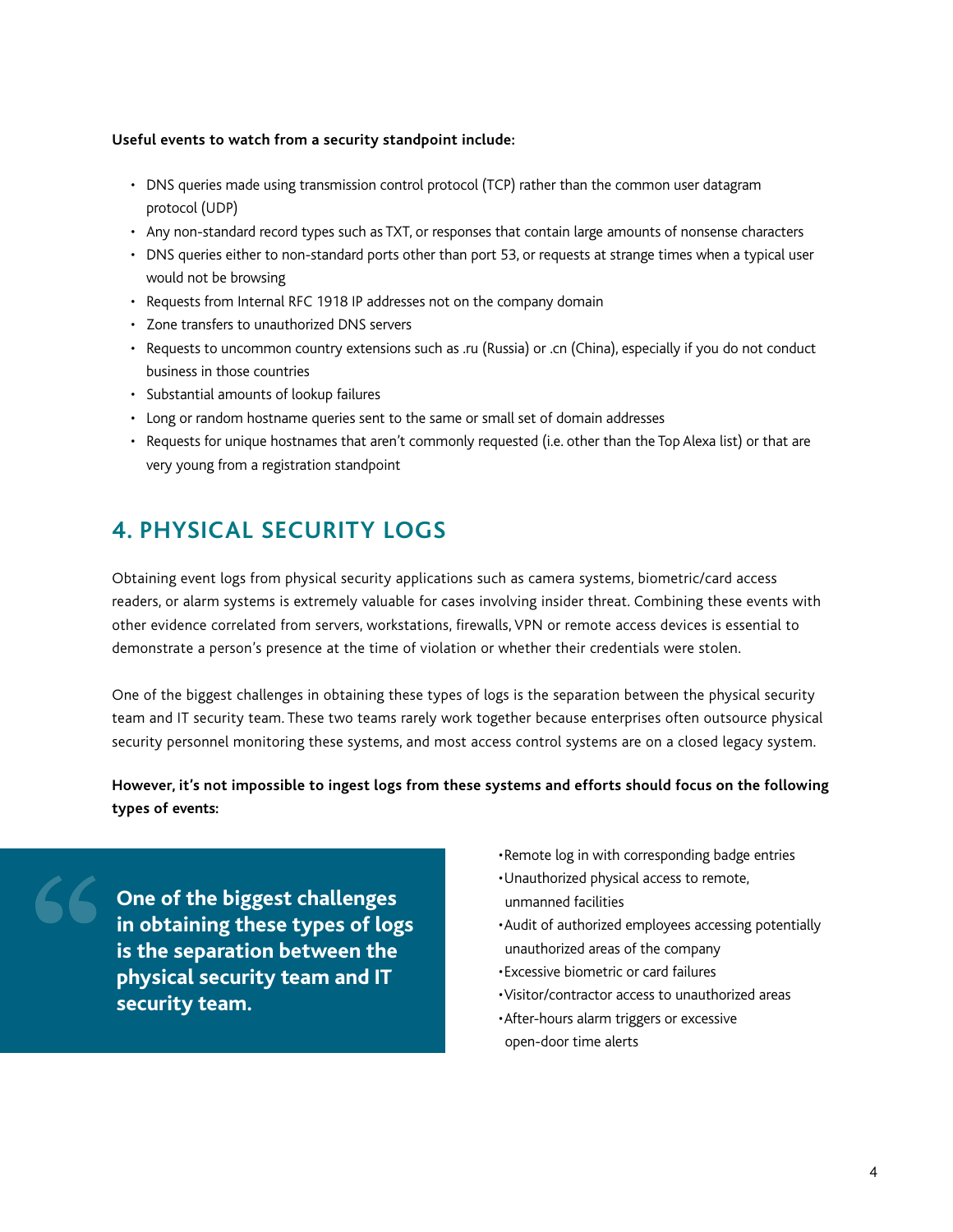### **5. WEB SERVER LOGS**

According to vulnerability and exploit-tracking efforts such as the Verizon Data Breach Investigations Report (DBIR), the highest percentage of breaches trace back to holes in public-facing web applications — typically the log sources teams have the least visibility into.

**Web applications often have access to highly sensitive customer account information and should top everyone's to-monitor list, but high visitor volume of an average e-commerce site can make dealing with these logs unwieldy.** 

Parsing web server logs is challenging as well because they are often in a multi-line or custom format, and possibly logged in a non-standard way to a text file or database as opposed to the native web server log, such as Internet Information Services (IIS) or Apache. If using standard web server logs, be sure to enable all the relevant fields since the default World Wide Web Consortium (W3C) layout in IIS doesn't capture some critical elements, such as page size and cookie values.

By using extensive filtering before ingesting into the SIEM or logging tool, IT teams can exclude requests for static images or style content and reduce non-actionable events by up to 90 percent. Logging events from a WAF could also possibly achieve the same result without ingesting the raw server/application logs since it already watches for potentially malicious actions.

**By using extensive filtering before ingesting into the SIEM or logging tool, IT teams can exclude requests for static images or style content and reduce non-actionable events by up to 90 percent.**

#### **Other scenarios that benefit from alerts or anomaly reporting include:**

- Excessive 500 or 404 request status errors
- Successful 200 request status on unauthorized file extensions (.zip, .inc, .txt, etc.) or extremely low-usage files
- Very long requests that could indicate buffer overflow attempts
- Known injection (SQL, CSRF, etc.) patterns contained in the query string parameter
- Unusually high page load times or page size
- Access to administrative portals outside of regular business hours
- Abnormal or blank User Agent values
- Page requests by IP addresses instead of the domain name
- Requests for known web shells
- Base64 or other encoded data in the requested URL that could indicate an exfiltration attempt
- Invalid or uncommon referrers or page request methods (POST vs. Get, TRACE, etc.)